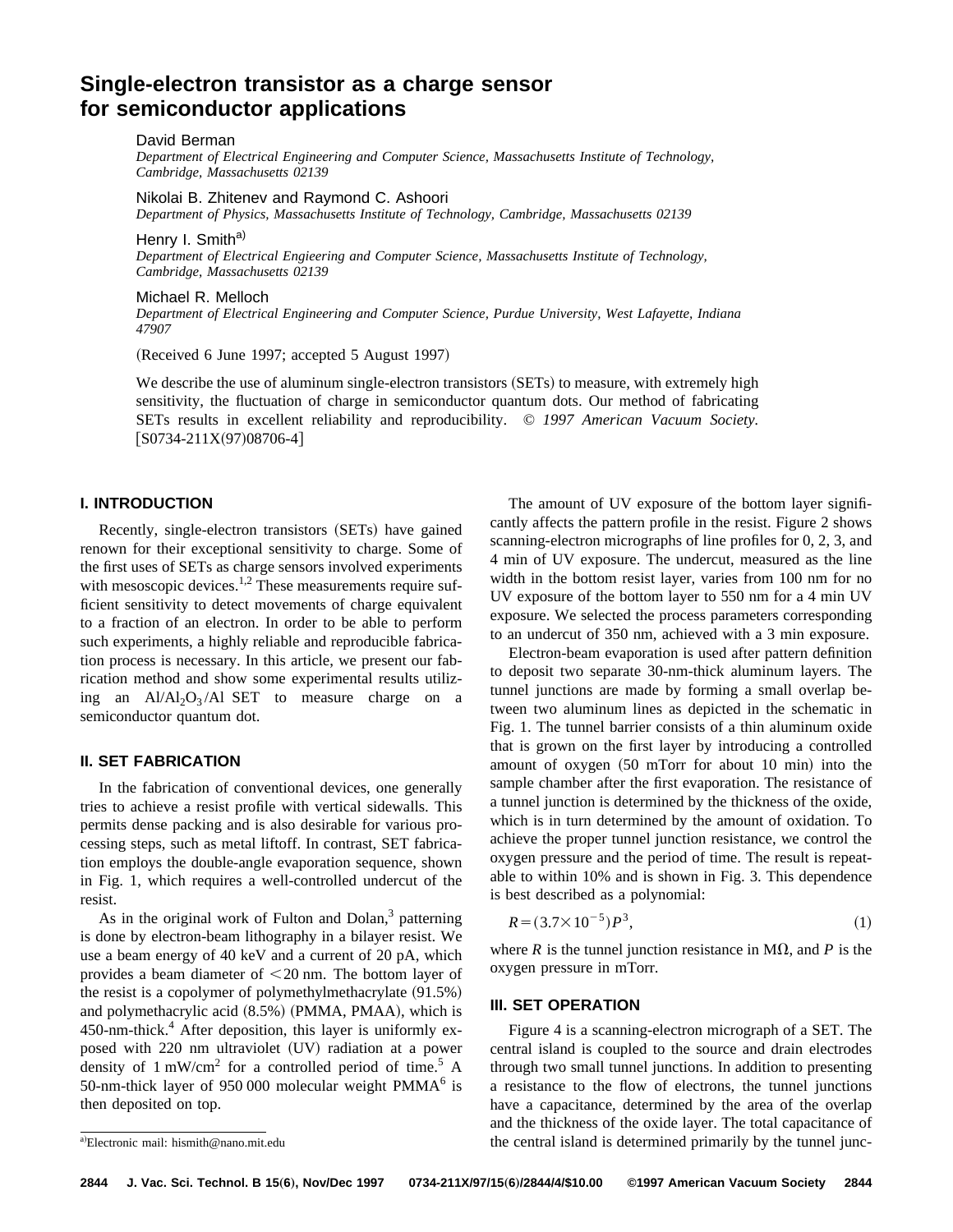

FIG. 1. Schematic of the double-angle evaporation process. Thickness of the MAA copolymer layer is 450 nm. Thickness of the PMMA layer is 50 nm. The two aluminum evaporations are performed at angles of  $\pm 10^{\circ}$  to the normal. Oxygen is introduced into the chamber between evaporations for 10 min at a pressure of 50 mTorr to create the tunnel barriers.

tion capacitance. For optimal performance of the SET, the total island capacitance must be minimized, i.e., the area of the tunnel junctions must be as small as possible. We achieve tunnel junction area of  $\sim$  70 $\times$  70 nm. The total central island capacitance in our devices is about  $200 \times 10^{-18}$  F. The operating temperature must be  $<$  1 K, because the relation

$$
k_B T \ll e^2 / 2C \tag{2}
$$

must be satisfied, where *C* is the total island capacitance.

The operation of the SET is based on the Coulomb blockade principle,<sup>7</sup> illustrated in the current–voltage  $(I-V)$  plot of Fig.  $5(a)$ . The flat portion of this curve signifies that a



FIG. 3. Dependence of the tunnel junction resistance on the oxygen pressure for a 10 min oxidation.

finite  $V_{ds}$  is needed to overcome the Coulomb barrier. The width of this flat portion is periodically modulated by the gate voltage.

For fixed  $V_{ds}$  bias, the current through the SET exhibits a periodic dependence on the gate voltage, shown in Fig.  $5(b)$ . To maximize the amplitude of this variation, the source-drain voltage bias is adjusted to the value shown by the arrow in Fig. 5(a), i.e.,  $V_{ds} \cong 0.4$  mV.



3min UV flood exposure

4min UV flood exposure

FIG. 2. Effect of varying the UV exposure of the bottom resist layer on the cross-sectional profile. A 3 min UV flood exposure is used in the SET fabrication process.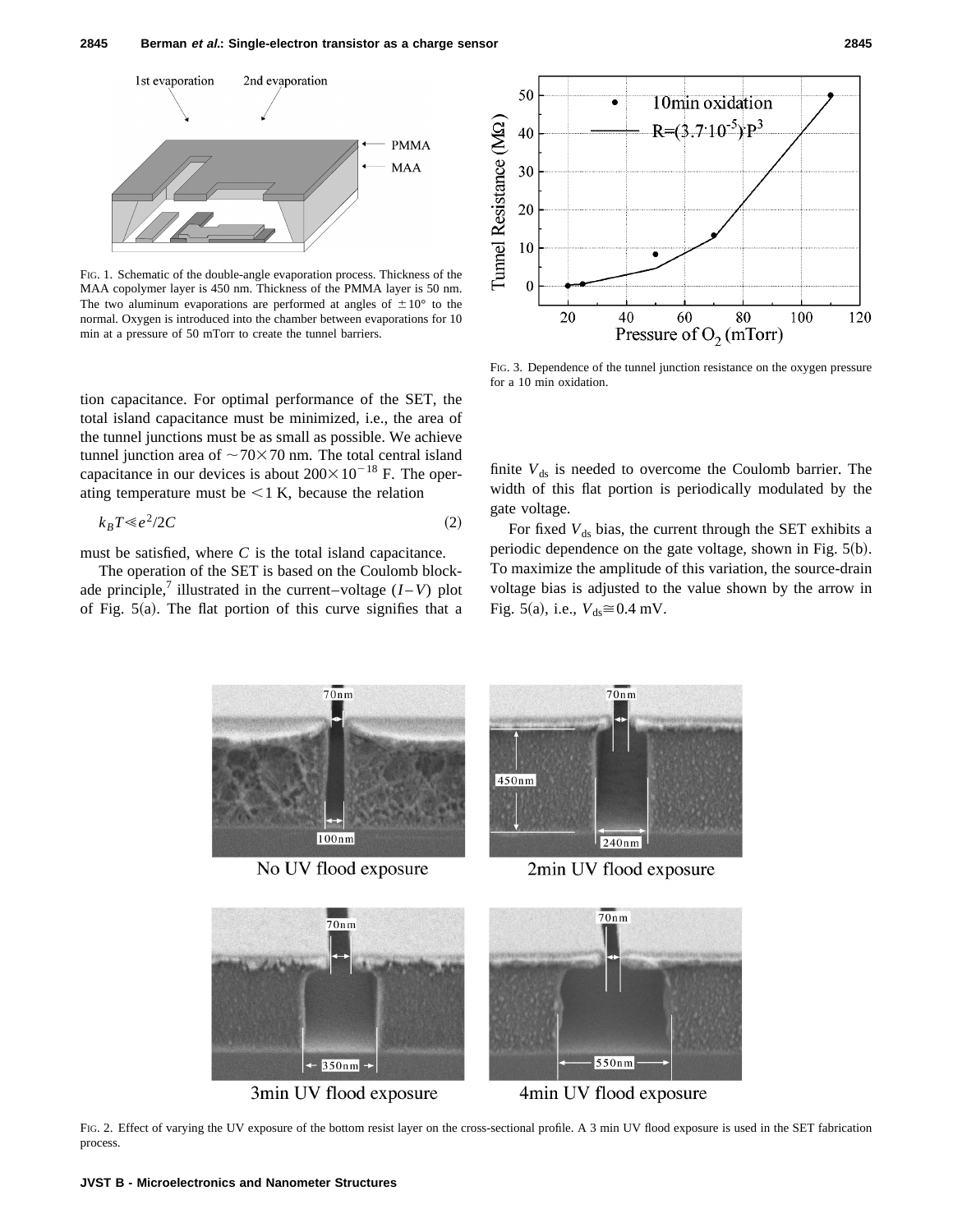

FIG. 4. Scanning-electron micrograph of an aluminum SET made with the double-angle evaporation process.

#### **IV. CHARGE SENSING EXPERIMENT**

We have fabricated a metal SET along with other leads on top of a GaAs/AlGaAs heterostructure with a twodimensional electron gas (2DEG) 100 nm below the surface. Figure 6 shows a scanning-electron micrograph of the structure. By applying a negative potential to the metal leads with respect to the 2DEG, we deplete the electrons below, and create a small, isolated puddle of electrons in the 2DEG. We use the SET to study charge fluctuations on this puddle, identified as the ''quantum dot'' in Fig. 6.

The quantum dot is coupled to source and drain leads through two quantum point contacts. We can vary the resistance of these point contacts over a wide range by changing the potential on the metal leads. Ohmic contacts to the 2DEG allow us to flow and measure current through the quantum dot.

We have designed this structure so that the central island of the SET is located very close the quantum dot in the 2DEG. This guarantees that the capacitive coupling between the SET and the quantum dot is strong. As a result, the current through the SET is strongly modulated by the charge on the quantum dot. We achieved a charge sensitivity of  $10^{-5}$  e/ $\sqrt{(Hz)}$  which matches the best numbers of experiments with SET charge amplifiers.<sup>8,9</sup> This was determined by applying a signal of  $1 \times 10^{-3}$  electrons on the gate of the SET (4  $\mu$ V across a 50 aF gate capacitance) and measuring the signal in a 3 Hz bandwidth with a signal-to-noise ratio of 50.

## **V. MEASUREMENT**

We perform the measurements by scanning the dc voltage,  $V_G$ , on the quantum dot gate, marked as "QD gate" in Fig. 6. Through a capacitance  $C_G$ ,  $V_G$  polarizes the charge on the dot. We also apply a small ac signal to the same lead and use a lock-in amplifier to measure the current through the SET.

Figure 7 shows the dependence of the ac current through the SET on  $V_G$ . The signal that we measure is directly proportional to the slope of the SET transfer characteristic, such





FIG. 5. Operational characteristics of the SET at 100 mK: (a) Source-drain *I* –*N* characteristics of the device for three different gate voltages: 0, 1, and 2 mV. The arrow shows the voltage bias for maximum response of the SET.  $V_{ds} = E_c / e$ . (b) Dependence of the current through the SET on the gate voltage for different source-drain voltage biases.



FIG. 6. Scanning-electron micrograph of the lead pattern on a GaAs/AlGaAs heterostructure, with a 2DEG 100 nm below the surface, used for a charge sensing experiment.